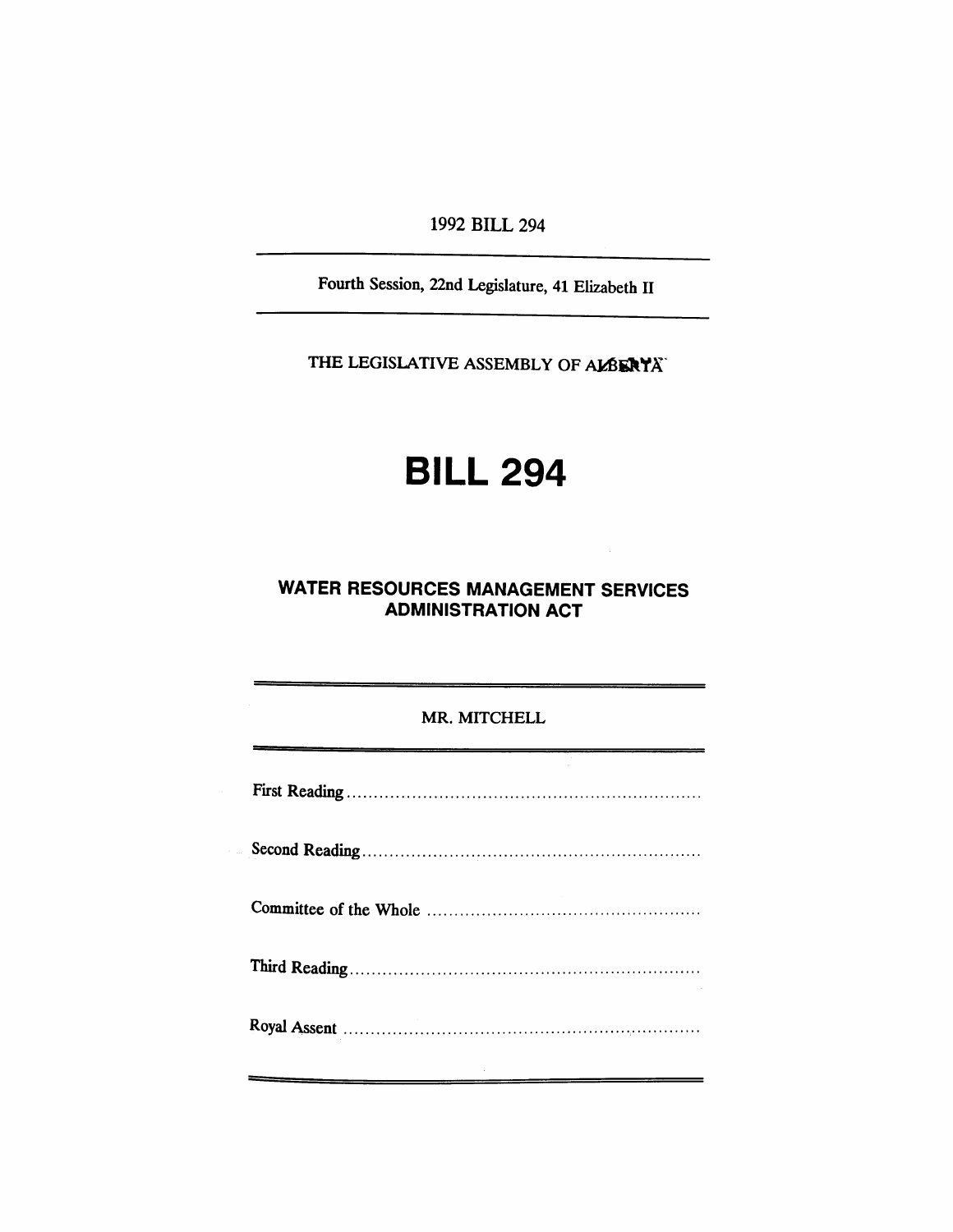*Bill 294 Mr. Mitchell* 

## **BILL 294**

**1992** 

*(Assented to , 1992)* 

HER MAJESTY, by and with the advice and consent of the Legislative Assembly of Alberta, enacts as follows:

**Definitions** 

1 In the Act,

(a) "Irrigation Works" has the meaning given to it in the *Irrigation Act;* 

(b) "Minister" means the Minister of Public Works, Supply and Services.

2(1) Except as is provided in this section, the Minister shall be responsible for the admmistration, design, construction, alteration, extension, repair and maintenance and management of all Irrigation Works in the Province.

(2) This section shaU not be construed so as to affect, amend or alter the *Irrigation Act* or so as to reassign any of the duties or responsibilities of the Minister defined in that Act.

(3) In the event of a conflict between this Act and the *Irrigation Act* shall prevail.

**Ministers to Cooperate** 

3 The Minister shaU seek the co-operation of the Minister of the Environment in transferring any and all duties and responsibilities relating to Irrigation Works which may at the time of the coming into force of this Act have been the responsibility of the Minister